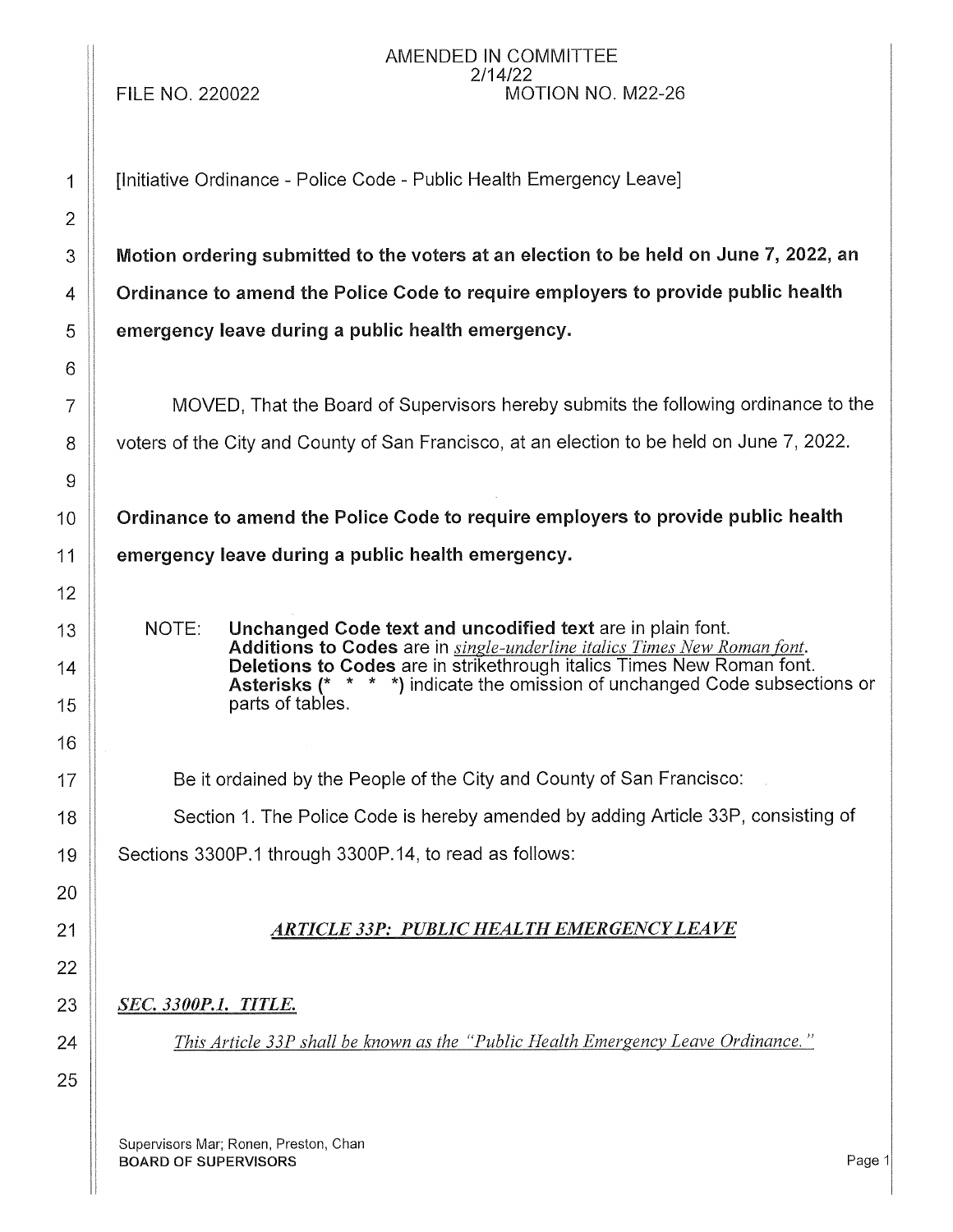| 1              | SEC. 3300P.2. DEFINITIONS.                                                                              |
|----------------|---------------------------------------------------------------------------------------------------------|
| $\overline{2}$ | For purposes of this Article 33P, the following definitions apply:                                      |
| 3              | "Agency" means the Office of Labor Standards Enforcement or its successor agency.                       |
| 4              | "Air Quality Emergency" means a day when the Bay Area Air Quality Management District                   |
| 5              | issues a Spare the Air Alert.                                                                           |
| 6              | "City" means the City and County of San Francisco.                                                      |
| 7              | "Emergency Responder" means an Employee whose work involves emergency medical services,                 |
| 8              | including but not limited to emergency medical services personnel, physicians, nurses, public health    |
| $\overline{9}$ | personnel, emergency medical technicians, paramedics, 911 operators, and persons with skills or         |
| 10             | training in operating specialized equipment or other skills needed to provide aid in a Public Health    |
| 11             | <i>Emergency.</i>                                                                                       |
| 12             | "Employee" means any person providing labor or services for remuneration who is an                      |
| 13             | employee under California Labor Code Section 2775, as may be amended from time to time, including       |
| 14             | a part-time or temporary employee, and who performs work as an employee within the geographic           |
| 15             | boundaries of the City. "Employee" includes a participant in a Welfare-to-Work Program when the         |
| 16             | participant is engaged in work activity that would be considered "employment" under the federal Fair    |
| 17             | Labor Standards Act (FLSA), 29 U.S.C. §§ 201 et seq., and any applicable U.S. Department of Labor       |
| 18             | Guidelines. "Welfare-to-Work Program" includes any public assistance program administered by the        |
| 19             | Human Services Agency, including but not limited to CalWORKS and the County Adult Assistance            |
| 20             | Program (CAAP), and any substantially similar successor programs, that require a public assistance      |
| 21             | applicant or recipient to work in exchange for their grant.                                             |
| 22             | "Employer" means any person, as defined in Section 18 of the California Labor and                       |
| 23             | Employment Code, including corporate officers or executives, who directly or indirectly or through an   |
| 24             | agent or any other person, including through the services of a temporary services or staffing agency or |
| 25             | similar entity, employs or exercises control over the wages, hours, or working conditions of 100 or     |

Supervisors Mar; Ronen, Preston, Chan BOARD OF SUPERVISORS Page 2

*Emergency.*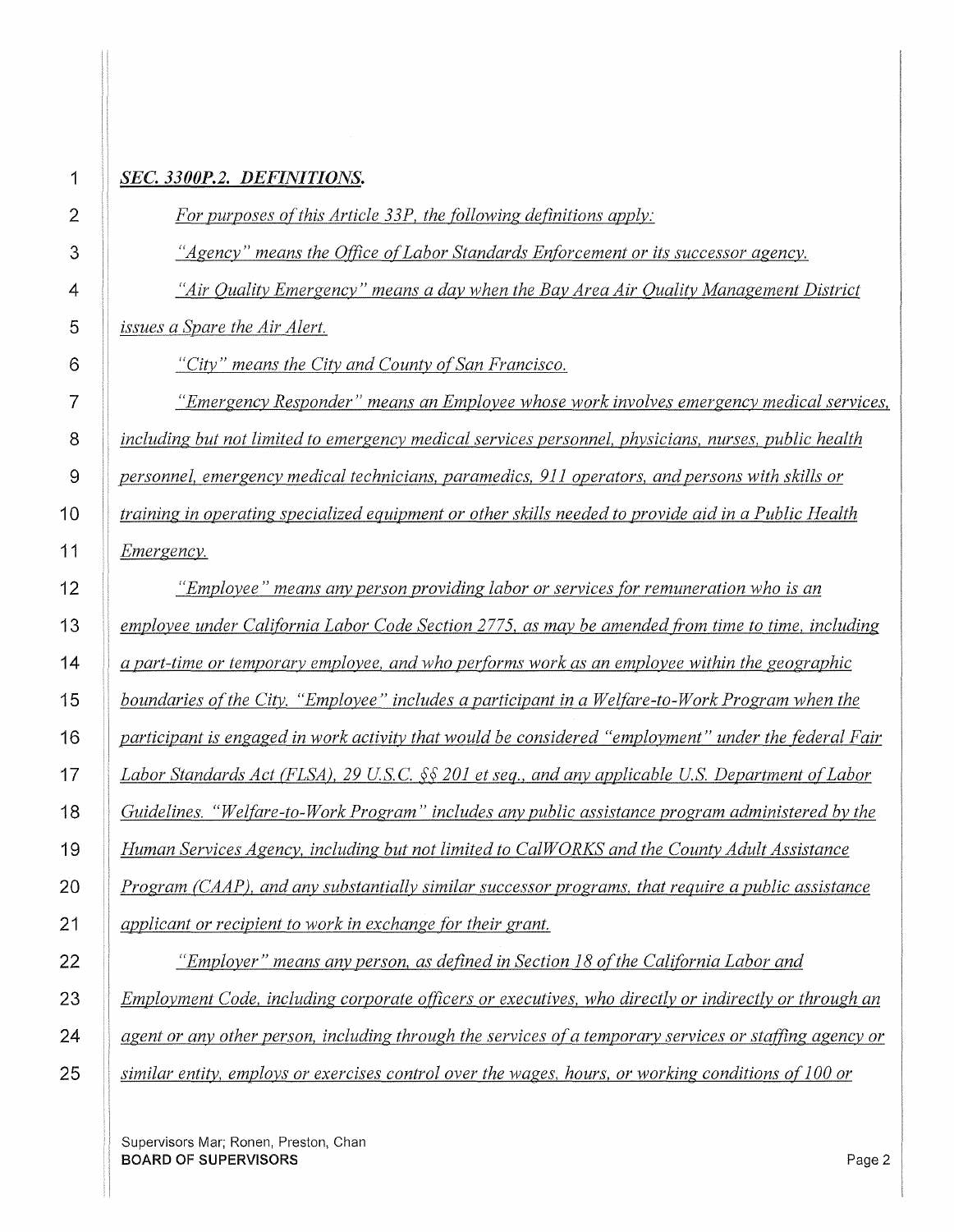| 1               | more employees worldwide, including one or more Employees; provided however that "Employer"                |
|-----------------|------------------------------------------------------------------------------------------------------------|
| $\overline{2}$  | shall not include a Non-Profit Organization if the majority of the annual revenue of the Non-Profit        |
| 3               | Organization is program service revenue that is not unrelated business taxable income under 26 U.S.C.      |
| 4               | $\S$ 512, as may be amended from time to time, and the Non-Profit Organization does not engage in          |
| 5               | Healthcare Operations. "Employer" shall include the City, but shall not include any government entity      |
| 6               | other than the City.                                                                                       |
| $\overline{7}$  | "Family Member" means any person for whom an Employee may use paid sick leave to provide                   |
| 8               | care pursuant to Administrative Code Section $12W.4(a)$ , as may be amended from time to time.             |
| 9               | "Healthcare Operations" means the provision of diagnostic and healthcare services and                      |
| 0               | devices including, without limitation, hospitals, medical clinics, diagnostic testing locations, dentists, |
| $\mathbf 1$     | pharmacies, blood banks and blood drives, pharmaceutical and biotechnology companies, other                |
| $\overline{2}$  | healthcare facilities, healthcare suppliers, home healthcare services providers, mental health             |
| 3               | providers, or any related and/or ancillary healthcare services. "Healthcare Operations" also includes      |
| $\overline{4}$  | veterinary care and all healthcare services provided to animals. "Healthcare Operations" excludes          |
| 5               | fitness and exercise gyms and similar facilities.                                                          |
| $6\phantom{.}6$ | "Healthcare Provider" means a "Health care provider" as that term is defined in the                        |
| $\overline{7}$  | regulations implementing the federal Family and Medical Leave Act, 29 C.F.R. $\S 825.102$ , as may be      |
| $\sqrt{8}$      | amended from time to time.                                                                                 |
| 19              | "Nonprofit Organization" means a nonprofit corporation, duly organized, validly existing and               |
| 20              | in good standing under the laws of the jurisdiction of its incorporation and (if a foreign corporation) in |
| 21              | good standing under the laws of the State of California, which corporation has established and             |
| $\overline{2}$  | maintains valid nonprofit status under 26 U.S.C. § 501(c)(3), as may be amended from time to time,         |
| :3              | and all rules and regulations promulgated under such Section.                                              |
| 24              | "Operative Date" means the date this Article 33P becomes operative, which shall be October 1,              |
| 25              | <u>2022.</u>                                                                                               |
|                 |                                                                                                            |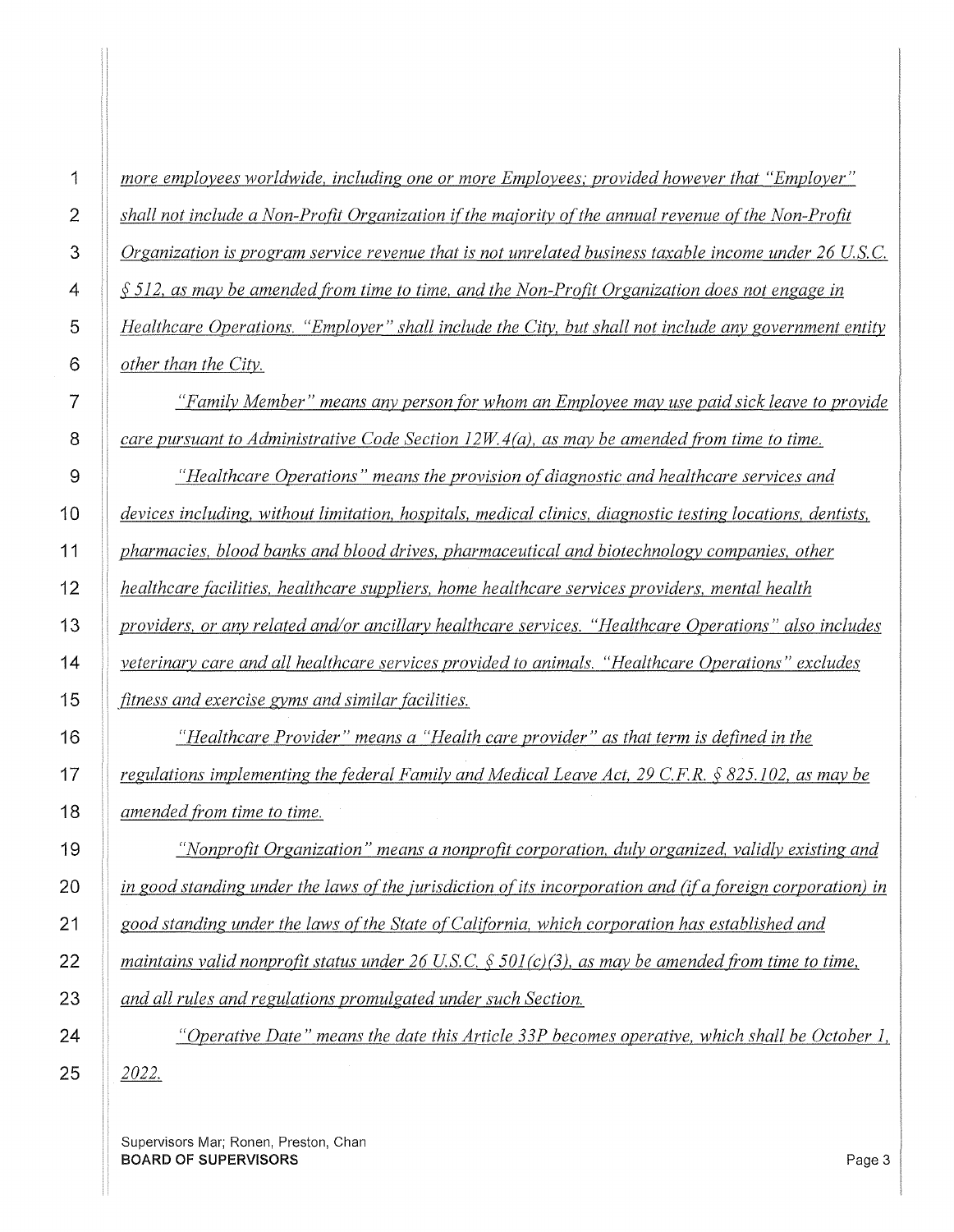*"Public Health Emergency" means a local or statewide health emergency related to any as applicable. (a) Allocation of Public Health Emergency Leave. period that the Employee regularly works or takes paid leave, not to exceed 40 hours.* 

**i** *contagious, infectious, or communicable disease, declared by the City's local health officer or the state health officer pursuant to the California Health and Safety Code, or an Air Quality Emergency.* 

*"Public Health Emergency Leave" means paid leave provided by an Employer to an Employee during a Public Health Emergency for the uses described in Section 3300P.4(a) or Section 3300P.4(b),* 

*"Vulnerable Population" means a person who has been diagnosed with heart or lung disease,· has respiratory problems including but not limited to asthma, emphysema, and chronic obstructive pulmonary disease; is pregnant; or is age 60 or older.* 

# *SEC. 3300P.3. PUBLIC HEALTH EMERGENCY LEAVE REQUIREMENTS.*

(1) *Except as provided in subsections (a){2) and (a)(3) below, on the Operative Date, and on January 1 of each year thereafter, an Employer shall allocate Public Health Emergency Leave to each Employee that may be used for all purposes specified in Section 3300P.4(a) or Section 3300P. 4(Q), as applicable, during that calendar year. The allocation shall be calculated as follows:* 

*(A) For an Employee who works a fitll-time, regular, or fixed schedule, the allocation shall be equal to the number of hours over a two-week period that the Employee regularly works or takes paid leave, not to exceed 80 hours; provided, however, for the remainder of2022 beginning on the Operative Date, the allocation shall be equal to the number of hours over a one-week* 

*(B) For an Employee whose number of weekly work hours varies, the allocation* 

*shall be equal to the average number of hours over a two-week period that the Employee worked or* 

*took paid leave during the previous calendar year, or since the Employee's start date if after the* 

*l beginning of the previous calendar year, not to exceed 80 hours; provided, however, for the remainder*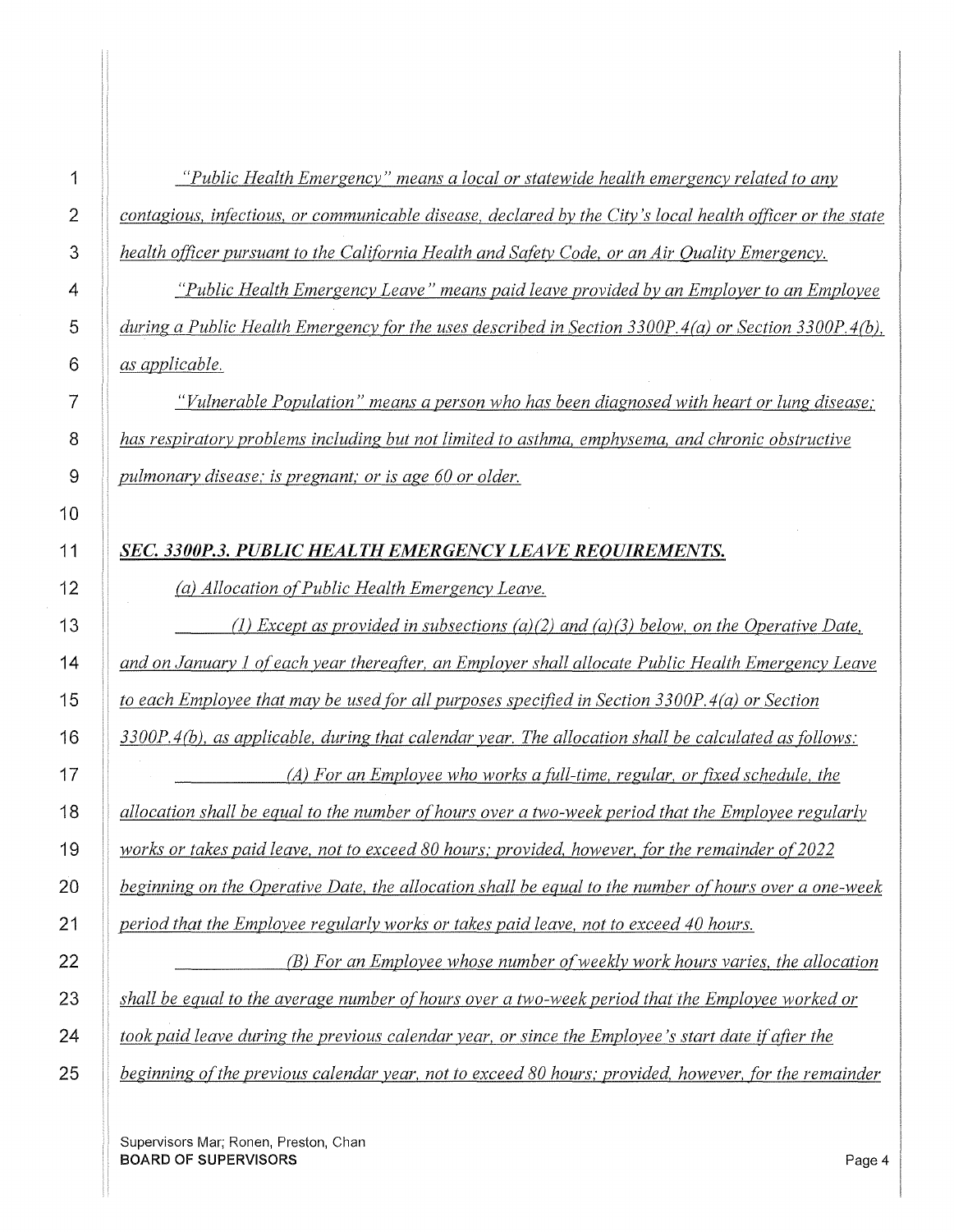*of2022 beginning on the Operative Date, the allocation shall be equal to the average number of hours over a one-week period that the Employee worked or took paid leave during the previous calendar year, or since the Employee's start date if after the beginning of the previous calendar year, not to exceed 40 hours.* 

*(2) Jfan Employee was not employed on the Operative Date, or on January 1 ofa calendar year thereafter, on the start date of the first Public Health Emergency that begins during the Employee 's employment, an Employer shall allocate Public Health Emergency Leave to each such Employee that may be used for all purposes specified in Section 3300P.4(a) or Section 3300P.4(b), as applicable, during that calendar year. The allocation shall be calculated as follows:* 

*(A) For an Employee who works a fitll-time, regular, or fixed schedule, the allocation shall be equal to the number of hours over a two-week period that the Employee regularly works or takes paid leave, not to exceed 80 hours; provided, however, for the remainder of 2022 beginning on the Operative Date, the allocation shall be equal to the number of hours over a one-week period that the Employee regularly works or takes paid leave, not to exceed 40 hours.* 

*(B) For an Employee whose number of weekly work hours varies, the allocation shall be equal to the average number of hours over a two-week period that the Employee worked or took paid leave during the previous six months, or since the Employee's start date ifthe Employee has been employed for fewer than six months, not to exceed 80 hours; provided, however, for the remainder of2022 beginning on the Operative Date, the allocation shall be equal to the average number of hours over a one-week period that the Employee worked or took paid leave during the previous six months, or since the Employee's start date ifthe Employee has been employed for fewer than six months, not to exceed 40 hours.* 

(3) *Offset provisions.* 

*(A) During 2022,* (i) *if an Employer voluntarily extended additional paid leave or paid time offthat Employees may use for the reasons described in Section 3300P.4 and that paid leave*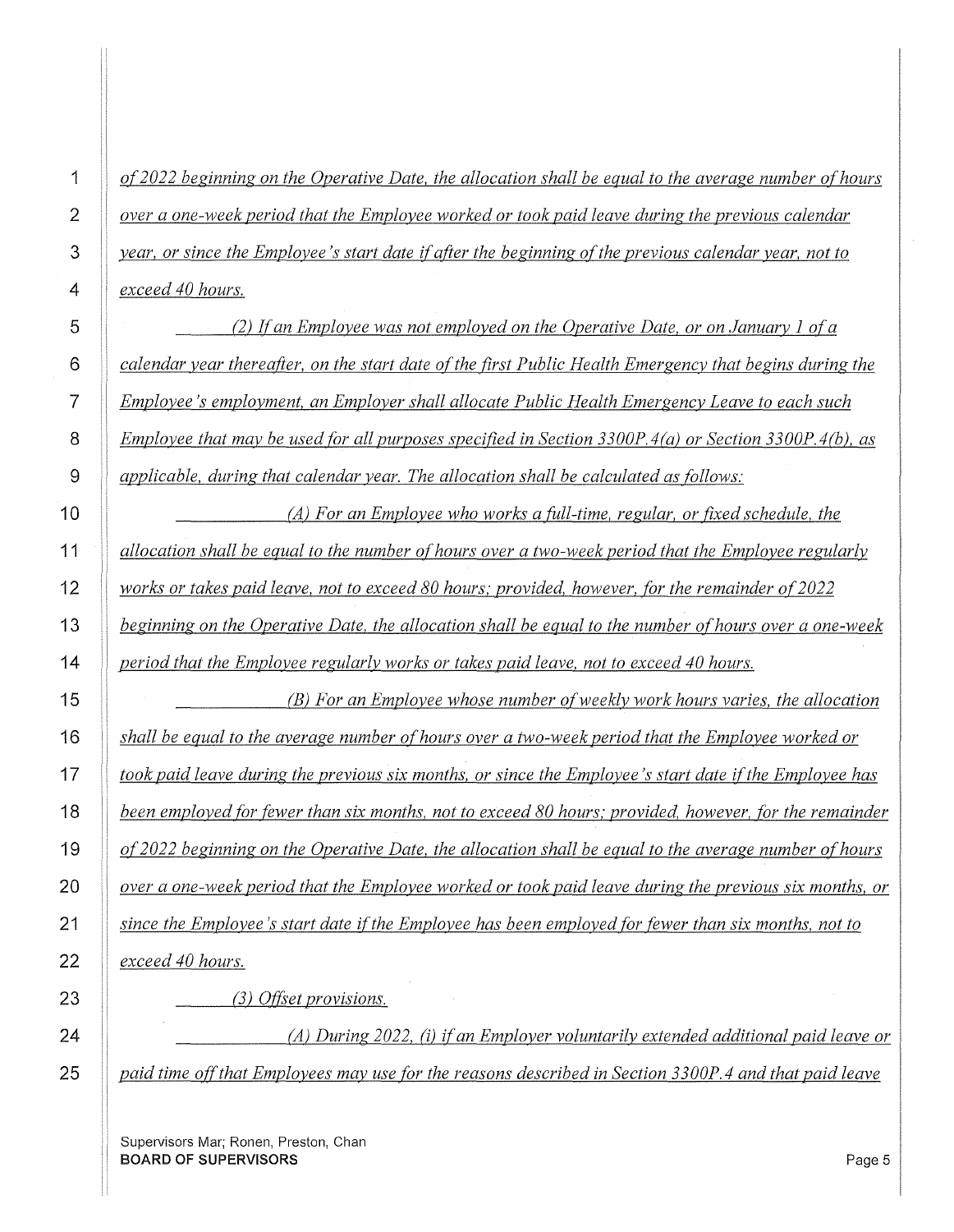| or paid time off remains in effect on or after the Operative Date of this Article 33P, or (ii) if State     |
|-------------------------------------------------------------------------------------------------------------|
| COVID-19 supplemental paid sick leave requirements are extended beyond September 30, 2022, an               |
| Employer may reduce the allocation of Public Health Emergency Leave under subsection $(a)(1)$ or            |
| $(a)(2)$ for every hour an Employee takes such paid leave or paid time off after the Operative Date.        |
| (B) During 2023 and subsequent years, if an Employer is required by federal,                                |
| state, or City law to provide paid leave or paid time off to address a public health threat, which          |
| Employees may use for the reasons described in Section 3300P.4, an Employer may reduce the                  |
| allocation of Public Health Emergency Leave under subsection (a)(1) or (a)(2) for every hour of such        |
| paid leave or paid time off the Employer is required to provide.                                            |
| (C) If circumstances that are similar to those described in subsection $(a)(3)(A)$                          |
| or subsection $(a)(3)(B)$ merit the addition of other offsets to reduce the otherwise applicable allocation |
| of Public Health Emergency Leave, the Agency may issue guidelines or rules authorizing additional           |
| circumstances for an offset of the otherwise applicable allocation of Public Health Emergency Leave.        |
| By way of illustration but not limitation, the Agency would be authorized to issue such guidelines or       |
| rules if a state law were to require Employers to provide paid leave to address a public health threat,     |
| which Employees could use for reasons that are similar to but not the same as the reasons described in      |
| Section 3300P.4, or if certain Employers were to voluntarily extend additional paid leave in response       |
| to a public health threat that later becomes a Public Health Emergency, which Employees could use for       |
| the reasons described in Section 3300P.4.                                                                   |
| (b) For the duration of a Public Health Emergency, Public Health Emergency Leave shall be                   |
| made available to Employees in addition to any paid leave that the Employer offered or provided to          |
|                                                                                                             |

*(c) Public Health Emergency Leave shall be available (Or immediate use (Or the purposes described in Section 3300P.4(a) or Section 3300P.4(Q), as applicable, regardless ofhow long the Employee has been employed by the Employer, the Employee's status (as fitll-time, part-time,* 

Supervisors Mar; Ronen, Preston, Chan **BOARD OF SUPERVISORS Page 6** 

*Employees as of the date the Public Health Emergency began.*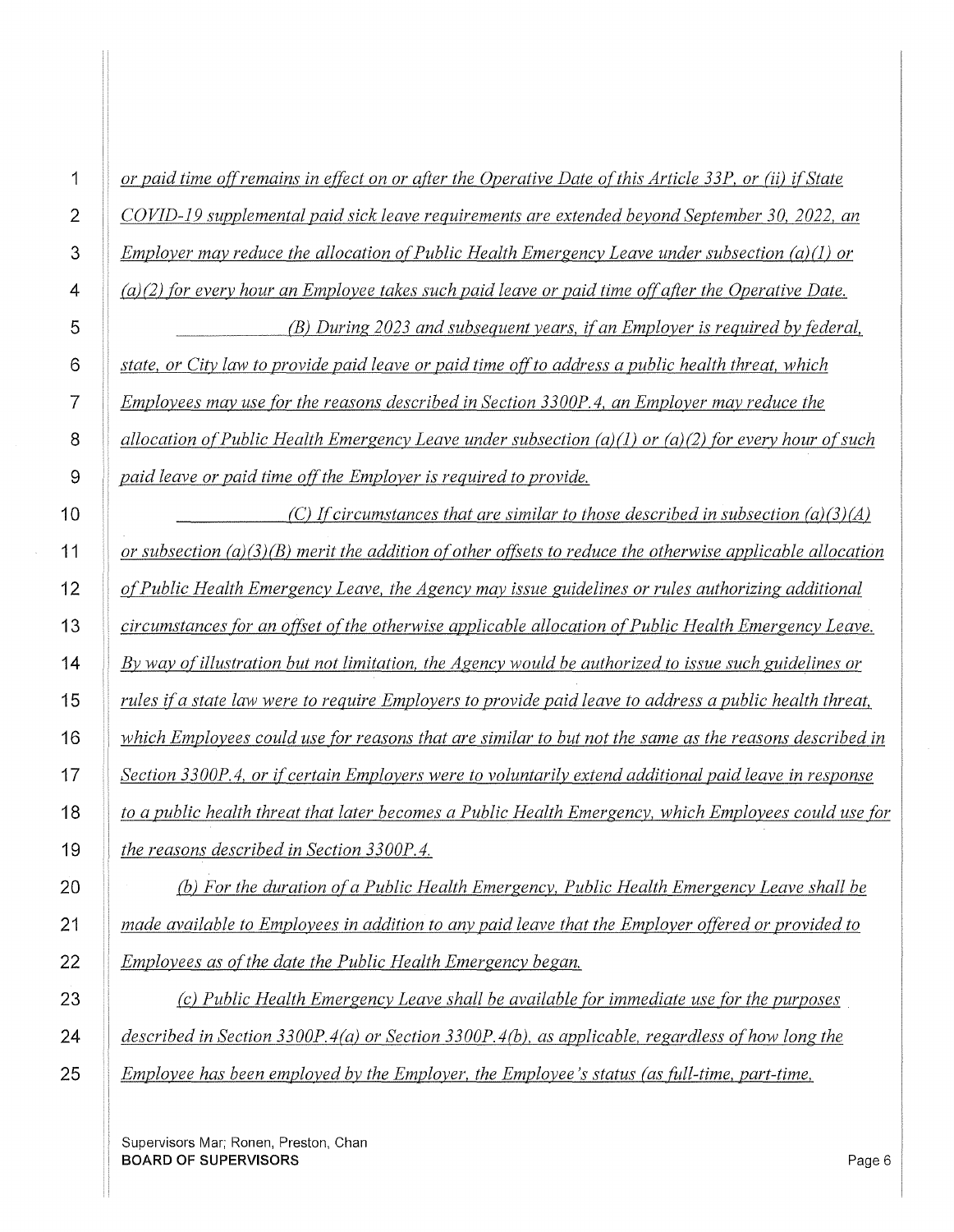*permanent, temporary, seasonal, salaried, paid by commission, or any other status), or any other consideration pertaining to the Employee.* 

*(d) An Employee may use Public Health Emergency Leave [or the purposes described in Section 3300P.4(a) or Section 3300P.4(Q), as applicable, before using other accrued paid leave. An Employee may voluntarily choose, but an Employer may not require, induce, or encourage the Employee, to use other accrued paid leave provided by the Employer to the Employee before the Employee uses Public Health Emergency Leave.* 

*(e) This Article 33P provides minimum requirements pertaining to Public Health Emergency Leave and shall not be construed to prevent an Employer from providing or advancing additional paid leave to an Employee, and shall not be construed to limit the amount of paid leave that may be provided to an Employee. This Article shall not be construed to preempt, limit, or otherwise affect the applicability of any other law, regulation, requirement, policy, or standard that provides [or greater or different types of paid or unpaid leave, or that extends other protections to employees.* 

*{!)An Employer is not required to carry over an Employee's unused Public Health Emergency Leave from year to year.* 

(g) *Compensation rates under this Article 33P shall be:* 

(1) *For an Employee who is not exempt from the overtime provisions of the FLSA, an Employer may calculate pay for Public Health Emergency Leave using either of the following methods: (A) Jn the same manner as the regular rate ofpay for the workweek in which the Employee uses Public Health Emergency Leave, whether or not the Employee works overtime in that workweek,· or* 

*(B) By dividing the Employee's total wages, not including overtime premium pay, by the Employee's total hours worked in the {itll pay periods of the 90 days of employment prior to the Employee's use of Public Health Emergency Leave.*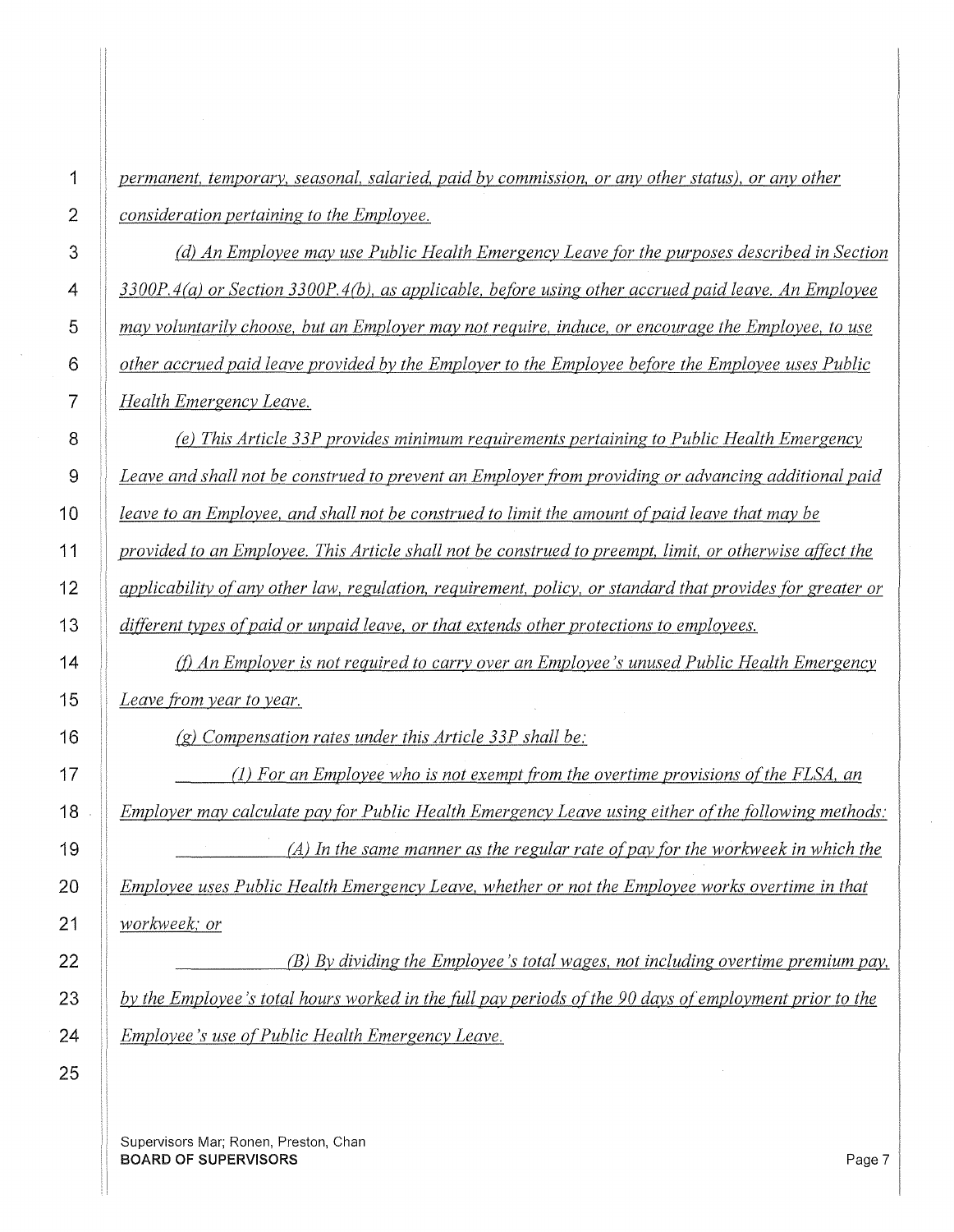| 1              | (2) For an Employee who is exempt from the overtime provisions of FLSA and                             |
|----------------|--------------------------------------------------------------------------------------------------------|
| $\overline{2}$ | California labor law, pay for Public Health Emergency Leave shall be calculated in the same manner     |
| 3              | as the Employer calculates wages for other forms of paid leave.                                        |
| 4              | (3) In no circumstance may Public Health Emergency Leave be provided at less than the                  |
| 5              | minimum wage rate required by the Minimum Wage Ordinance, Administrative Code Chapter 12R.             |
| 6              |                                                                                                        |
| 7              | SEC. 3300P.4. PUBLIC HEALTH EMERGENCY LEAVE USE.                                                       |
| 8              | (a) Except as provided in subsections (b) and (c) below, an Employee may use Public Health             |
| 9              | Emergency Leave during a Public Health Emergency if the Employee is unable to work due to any of       |
| 10             | the following:                                                                                         |
| 11             | (1) The recommendations or requirements of an individual or general federal, state, or                 |
| 12             | local health order (including an order issued by the local jurisdiction in which an Employee resides)  |
| 13             | related to the Public Health Emergency.                                                                |
| 14             | (2) The Employee has been advised by a Healthcare Provider to isolate or quarantine.                   |
| 15             | (3) The Employee is experiencing symptoms of and seeking a medical diagnosis, or has                   |
| 16             | received a positive medical diagnosis, for a possible infectious, contagious, or communicable disease  |
| 17             | associated with the Public Health Emergency.                                                           |
| 18             | (4) The Employee is caring for a Family Member who is subject to an order as                           |
| 19             | described in subsection (a)(1), has been advised as described in subsection (a)(2), or is experiencing |
| 20             | symptoms as described in subsection $(a)(3)$ .                                                         |
| 21             | (5) The Employee is caring for a Family Member if the school or place of care of the                   |
| 22             | Family Member has been closed, or the care provider of such Family Member is unavailable, due to       |
| 23             | the Public Health Emergency.                                                                           |
| 24             | (6) An Air Quality Emergency, if the Employee is a member of a Vulnerable Population                   |
| 25             | and primarily works outdoors.                                                                          |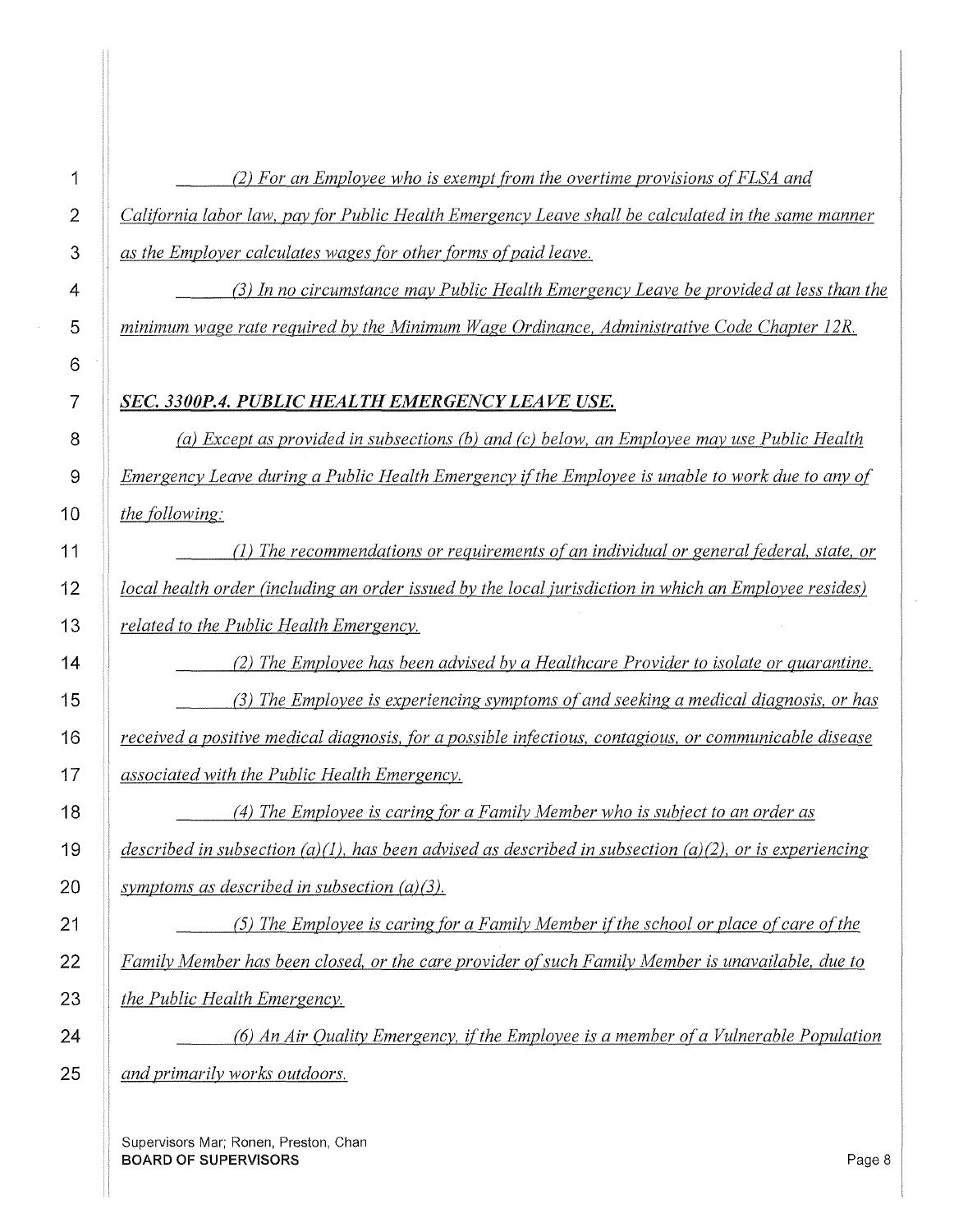| (b) An Employer of an Employee who is a Healthcare Provider or an Emergency Responder                |  |
|------------------------------------------------------------------------------------------------------|--|
| may elect to limit such an Employee's use of Public Health Emergency Leave, but at a minimum such    |  |
| an Employee may use Public Health Emergency Leave during a Public Health Emergency to the extent     |  |
| <i>that the Employee is unable to work due to any of the following:</i>                              |  |
| (1) The Employee has been advised by a Healthcare Provider to isolate or quarantine.                 |  |
| (2) The Employee is experiencing symptoms of and is seeking a medical diagnosis, or                  |  |
| has received a positive medical diagnosis, for a possible infectious, contagious, or communicable    |  |
| disease associated with the Public Health Emergency and does not meet federal, state, or local       |  |
| guidance to return to work.                                                                          |  |
| (3) An Air Quality Emergency, if the Employee is a member of a Vulnerable Population,                |  |
| primarily works outdoors, and has been advised by a Healthcare Provider not to work during an Air    |  |
| <b>Ouality Emergency.</b>                                                                            |  |
| (c) With respect to subsections (a)(1), (2), and (6) and subsections (b)(1) and (3) above, if an     |  |
| Employee is able to telework without increasing the Employee's exposure to disease or unhealthy air  |  |
| quality, the Employee may not use Public Health Emergency Leave.                                     |  |
| (d) An Employer may not require, as a condition of an Employee's taking Public Health                |  |
| Emergency Leave, that the Employee search for or find a replacement worker to cover the hours during |  |
| which the Employee is on Public Health Emergency Leave.                                              |  |
| (e) An Employer may not require, as a condition of an Employee's taking Public Health                |  |
| Emergency Leave, that the Employee take Public Health Emergency Leave in increments of more than     |  |
| <u>one hour.</u>                                                                                     |  |
| $(f)$ An Employer may require the Employee to follow reasonable notice procedures in order to        |  |
| use Public Health Emergency Leave, but only when the need for Public Health Emergency Leave is       |  |
| foreseeable.                                                                                         |  |

**1** 

**2** 

**3** 

 $\hat{\boldsymbol{\beta}}$ 

Supervisors Mar; Ronen, Preston, Chan **BOARD OF SUPERVISORS** Page 9  $\bar{\mathcal{A}}$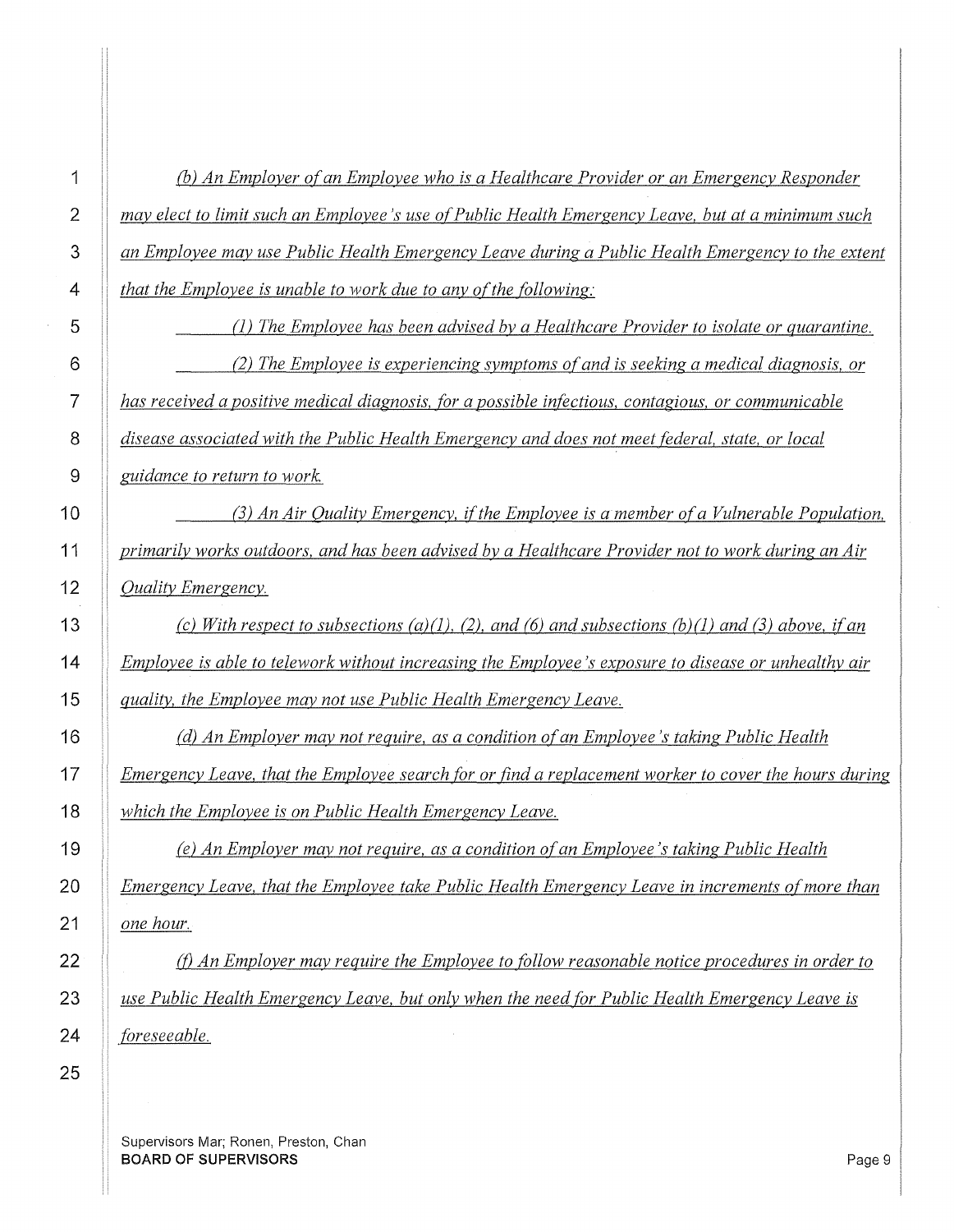*(g) An Employer may require a doctor's note or other documentation to confirm an Employee's status as a member of a Vulnerable Population, if that Employee uses Public Health Emergency Leave for a use inapplicable to an Employee who is not a member ofa Vulnerable Population. An Employer may not otherwise require the disclosure of health information for use of Public Health Emergency Leave.* 

(h) *An Employer shall provide payment for Public Health Emergency Leave taken by an Employee no later than the payday for the next regular payroll period after the Public Health Emergency Leave is taken.* 

### *SEC. 3300P.5. NOTICE OF EMPLOYEE RIGHTS.*

*(a) The Agency shall, no later than 30 days after the effective date of this Article 33P, publish and make available to Employers, in English, Spanish, Chinese, Filipino, and any other language*  spoken by more than 5% of the San Francisco workforce, a notice suitable for posting by Employers in *the workplace informing Employees of their rights under this Article 33P. The Agency shall update this notice on December 1 of any year in which there is a change in the languages spoken by more than 5% ofthe San Francisco workforce. In its discretion, the Agency may combine this notice with the notice required by Section 12W5(a) of the Administrative Code.* 

(b) *Every Employer shall provide the notice prepared by the Agency under subsection (a) above to Employees in all languages the Agency makes available by posting it in a conspicuous place at any workplace or job site where any of its Employees works, and where feasible by providing it to* 

*Employees via electronic communication, which may include email, text, and/or posting in a* 

*conspicuous place in an Employer's web-based or app-based platform.* 

*(c)* On the written notice that an Employer is required to provide under Section 246(i) of the *California Labor Code, as may be amended from time to time, an Employer shall set forth the amount of Public Health Emergency Leave that is available to the Employee under this Article 33P.* If *an*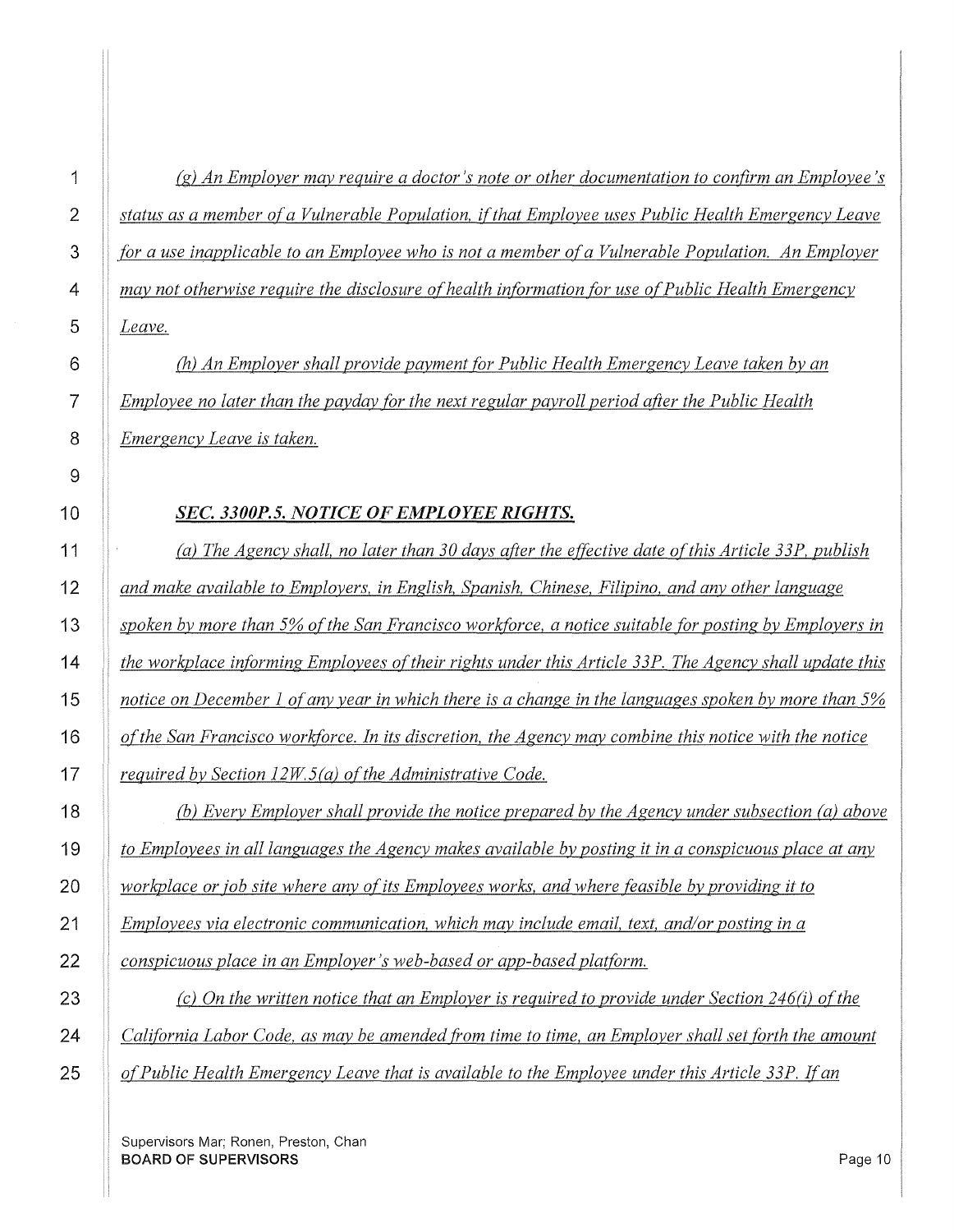*Employer provides unlimited paid leave or paid time off to an Employee, the Employer may satisfj; this subsection (c) by indicating on the notice or the Employee's itemized wage statement "unlimited.* " *This subsection (c) shall apply only to Employers that are required by state law to provide such notice to Employees regarding paid sick leave available under Cali{Ornia law.* 

### *SEC. 3300P.6. EXERCISE OF RIGHTS PROTECTED,· RETALIATION PROHIBITED.*

*(a) It shall be unlawfitl {Or an Employer or any other person to interfere with, restrain, or deny the exercise of, or the attempt to exercise, any right protected under this Article 33P.* 

*(b)* It shall be unlawful for an Employer or any other person to discharge, threaten to *discharge, demote, suspend, reduce other Employee benefits, or in any manner discriminate or take adverse action against any person in retaliation {Or exercising rights protected under this Article 33P. Such rights include but are not limited to the right to use Public Health Emergency Leave pursuant to this Article 33P: the right to file a complaint or in{Orm any person about any Employer's alleged violation of this Article 33P: the right to cooperate with the Agency in its investigations of alleged violations of this Article 33P; and the right to inform any person of that person's potential rights under this Article 33P.* 

*(c) It shall be unlawfitl {Or any Employer absence control policy to count an Employee's use of Public Health Emergency Leave as an absence that, alone or in combination with other absences, may lead to or result in discipline, discharge, demotion, suspension, or any other adverse action.* 

*(d) Protections of this Section 3300P. 6 shall apply to any person who mistakenly but in good faith alleges violations ofthis Article 33P.* 

*(e) Taking adverse action against a person within 90 days of the person's filing a complaint*  with the Agency or a court alleging a violation of any provision of this Article 33P; informing any *person about an Employer's alleged violation of this Article: cooperating with the Agency or other persons in the investigation or prosecution of any alleged violation of this Article; opposing any policy,*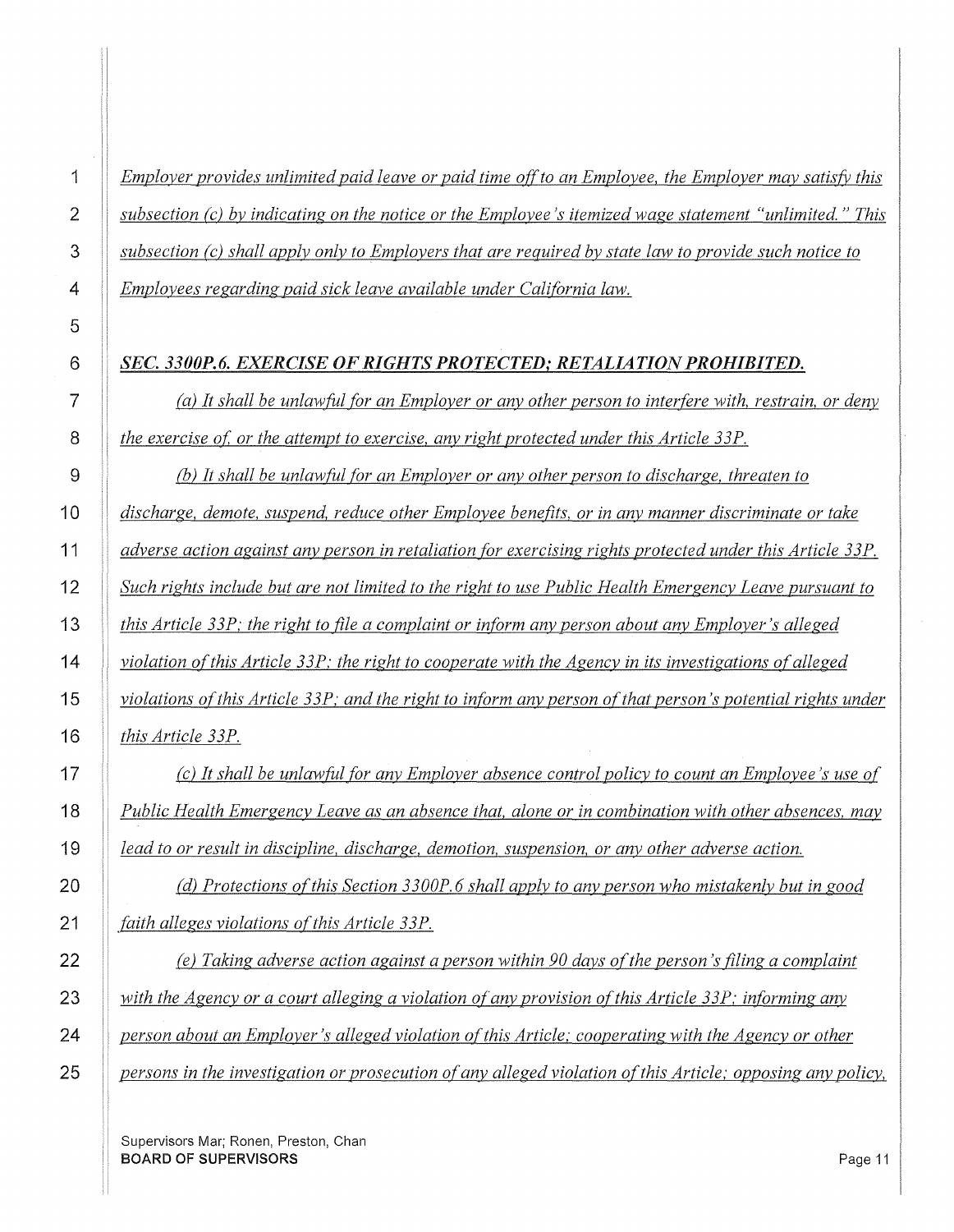*practice, or act that is unlawful under this Article; or informing any person of that person's rights under this Article shall raise a rebuttable presumption that such adverse action was taken in retaliation for the exercise of one or more of the aforementioned rights.* 

### *SEC.3300P. 7. EMPLOYER RECORDS.*

*Employers shall retain records documenting hours worked by Employees and Public Health Emergency Leave taken by Employees, for a period of four years, and shall allow the Agency access to such records, with reasonable notice, to monitor compliance with the requirements of this Article 33P. When an issue arises as to an Employee's entitlement to Public Health Emergency Leave under this Article, if the Employer does not maintain or retain accurate and adequate records documenting hours worked by the Employee and Public Health Emergency Leave taken by the Employee, or does not allow the Agency reasonable access to such records, it shall be presumed that the Employer has violated this Article, absent clear and convincing evidence otherwise.* 

### SEC. 3300P.8. IMPLEMENTATION AND ENFORCEMENT.

*(a) The Agency is authorized to implement and enforce this Article 33P and may promulgate guidelines or rules for such purposes. Any rules promulgated by the Agency shall have the force and effect oflaw and may be relied on by Employers, Employees, and other persons to determine their rights and responsibilities under this Article.* 

(b) *An Employee or any other person, who has reason to believe that a violation ofthis Article 33P has occurred may report the suspected violation to the Agency. The Agency shall encourage such reporting by keeping confidential, to the maximum extent permitted by law, the name and other identifying information of the individual reporting the suspected violation; provided, however, that with the authorization of the reporting individual, the Agency may disclose the name oft he reporting individual and identifying information as necessary to enforce this Article or for other lawfitl purposes.*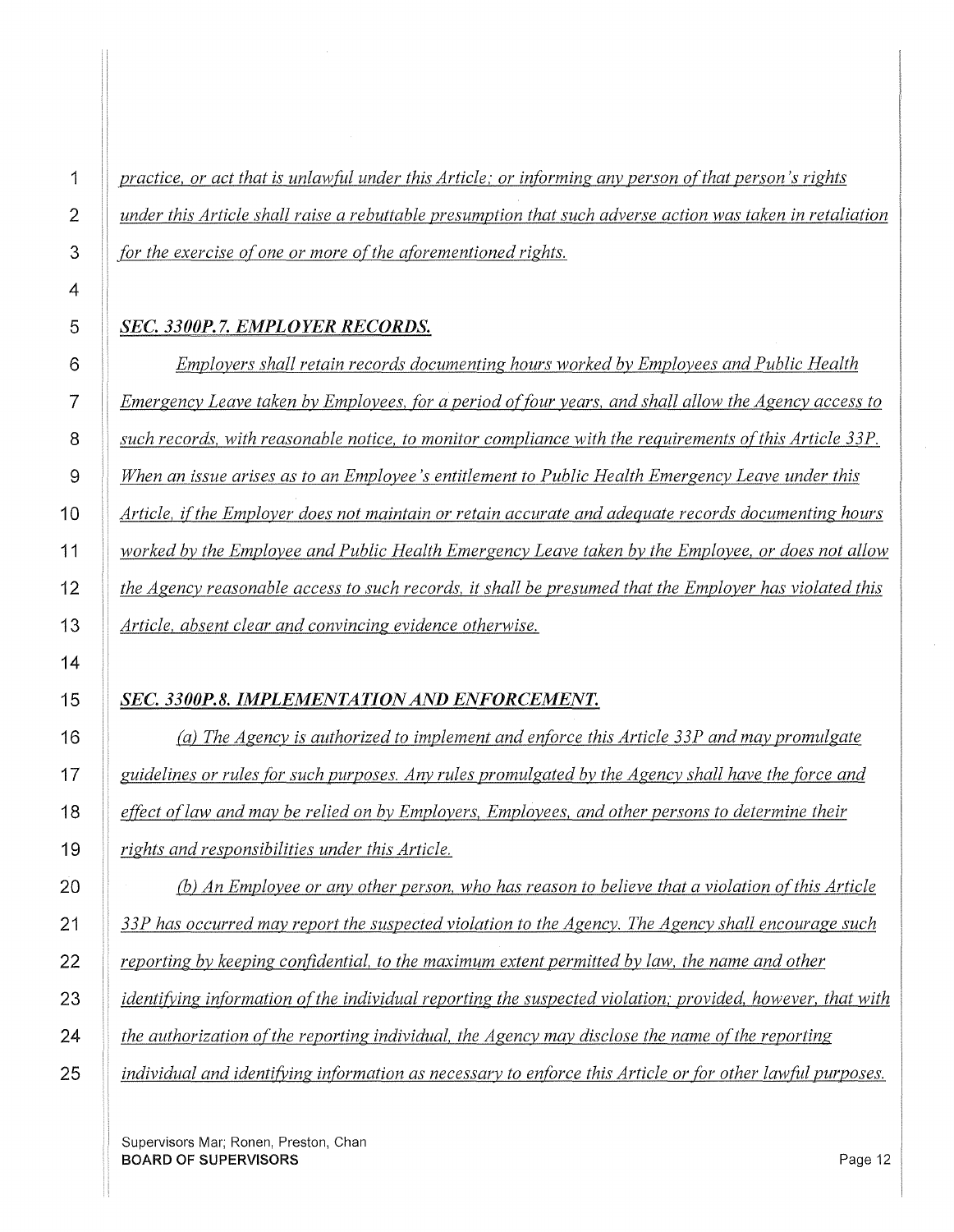*(c) The Agency may investigate possible violations ofthis Article 33P.* 

(1) *Where the Agency has reason to believe that a violation has occurred,* it *may order any appropriate temporary or interim reliefto mitigate the violation or maintain the status quo pending completion of a full investigation.* 

*(2) Where, following an investigation that affords due process, including notice ofthe alleged violation and the right to respond, the Agency determines that a violation has occurred, the Agency may issue a determination of violation and order any appropriate relief* 

*(A) If any Public Health Emergency Leave was unlaw{itlly withheld, the dollar amount of paid leave withheld from the Employee multiplied by three, or \$500, whichever amount is greater, shall be awarded as an administrative penalty paid to the Employee, pursuant to California Constitution Article XIIIC, Section 1 (e)(5).* 

*(B) For violation ofSection 3300P.6, the Agency shall award appropriate restitution to each person subjected to the violation, including but not limited to reinstatement and back*  pay.

 *(C) Pursuant to California Constitution Article XIIIC, Section 1(e)(5), the Agency may order administrative penalties of \$500 for each of the following violations: failure to post notice pursuant to Section 3300P.5, violation of Section 3300P.6, refusing to allow access to records pursuant to Section 3300P.* 7, *failure to maintain or retain accurate and adequate records pursuant to Section 3300P.* 7, *and any other violation not specified in this Section 3300P.8(c)(2). These penalties shall be increased cumulatively by 50% [or each subsequent violation of the same provision by the same Employer within a three-year period.* 

*(D) To compensate the City for the reasonable regulatory costs o(investigating and remedying the violation, pursuant to California Constitution Article XIIJC, Section 1 (e)(3), the Agency may also order the Employer to pay to the City an amount that does not exceed its investigation and administrative enforcement costs.*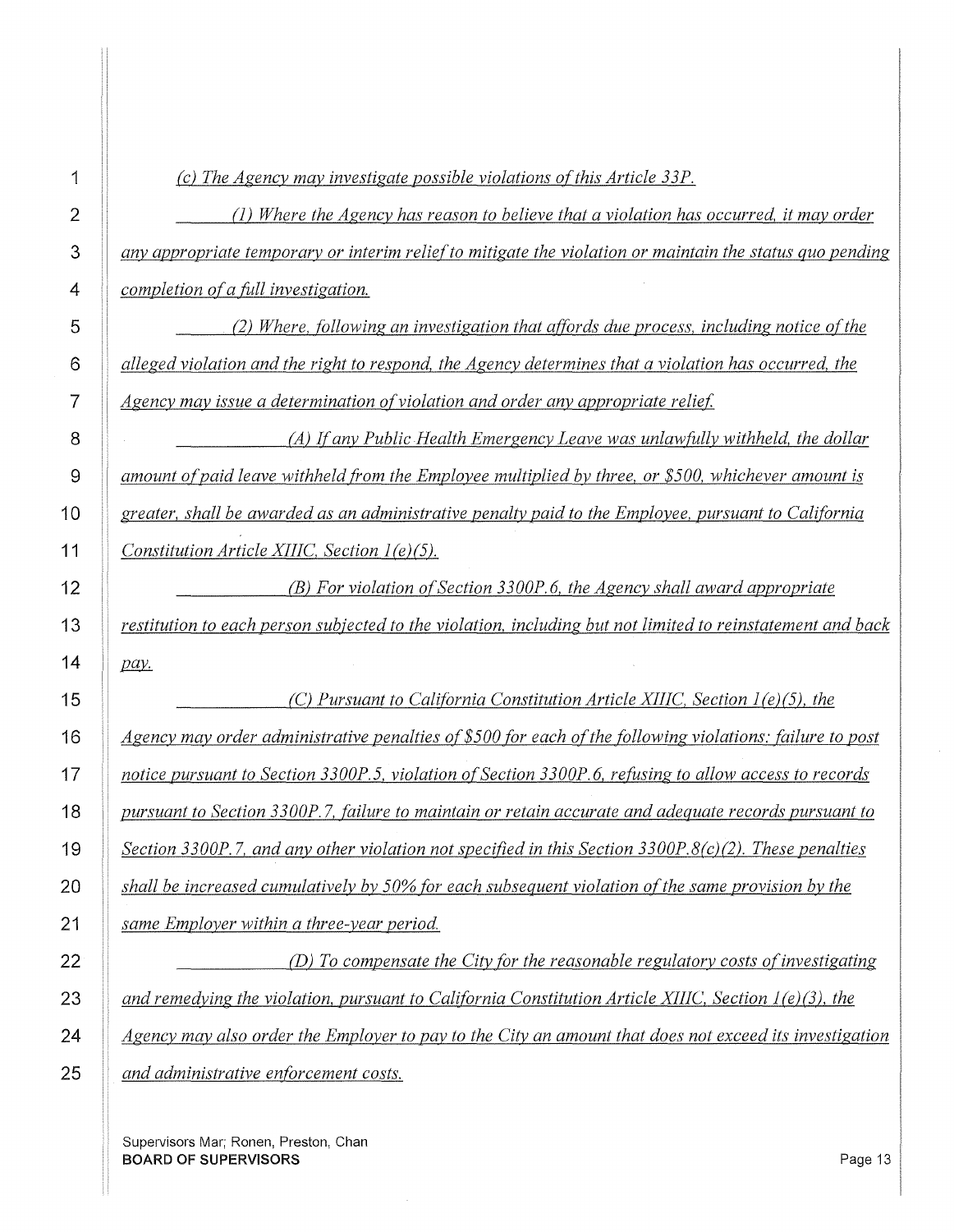(3) The determination of violation shall provide notice to the Employer of the right to *appeal the determination to the City Controller and that failure to do so within 15 days shall result in the determination becoming a final administrative decision, which the City may seek to enforce as a judgment in superior court. (4) The determination of violation shall specifj; a reasonable time period for payment of any relief ordered. The Agency may award interest on all amounts due and unpaid at the expiration of*  such time period at the rate of interest specified in subdivision (b) of Section 3289 of the California *Civil Code, as may be amended from time to time. (5) The remedies and penalties provided under subsection (c)(2) above are cumulative. (6) The Agency may require that remedies and penalties due and owing to Employees be paid directly to the City (Or disbursement to the Employees. The Controller shall hold these funds in escrow (Or the Employees. The Agency shall make best efforts to distribute such fimds to Employees. In the event such funds are unclaimed (Or a period ofthree years, the Controller may undertake administrative procedures for es cheat of unclaimed (imds under Cali(Ornia Government Code Section 50050, et seq., as may be amended from time to time. Such escheated funds shall be dedicated to the enforcement of this Article 33P or other laws the Agency enforces. (d) Appeal Procedure. An appeal from a determination of violation ("Appeal") may be filed by the Appellant in accordance with the (Ollowing procedures:*  (1) *The Appellant shall file the Appeal with the City Controller and serve a copy on the*  Agency. The Appeal shall be filed in writing within 15 days of the date of service of the determination *of violation, and shall specifj; the basis (Or the Appeal and shall request that the Controller appoint a hearing officer to hear and decide the Appeal. Failure to submit a timely, written Appeal shall* 

*constitute concession to the violation, and the determination of violation shall be deemed the final* 

*administrative decision upon expiration ofthe 15-day period. Further, failure to submit a timely,* 

*written Appeal shall constitute a failure to exhaust administrative remedies, which shall serve as a*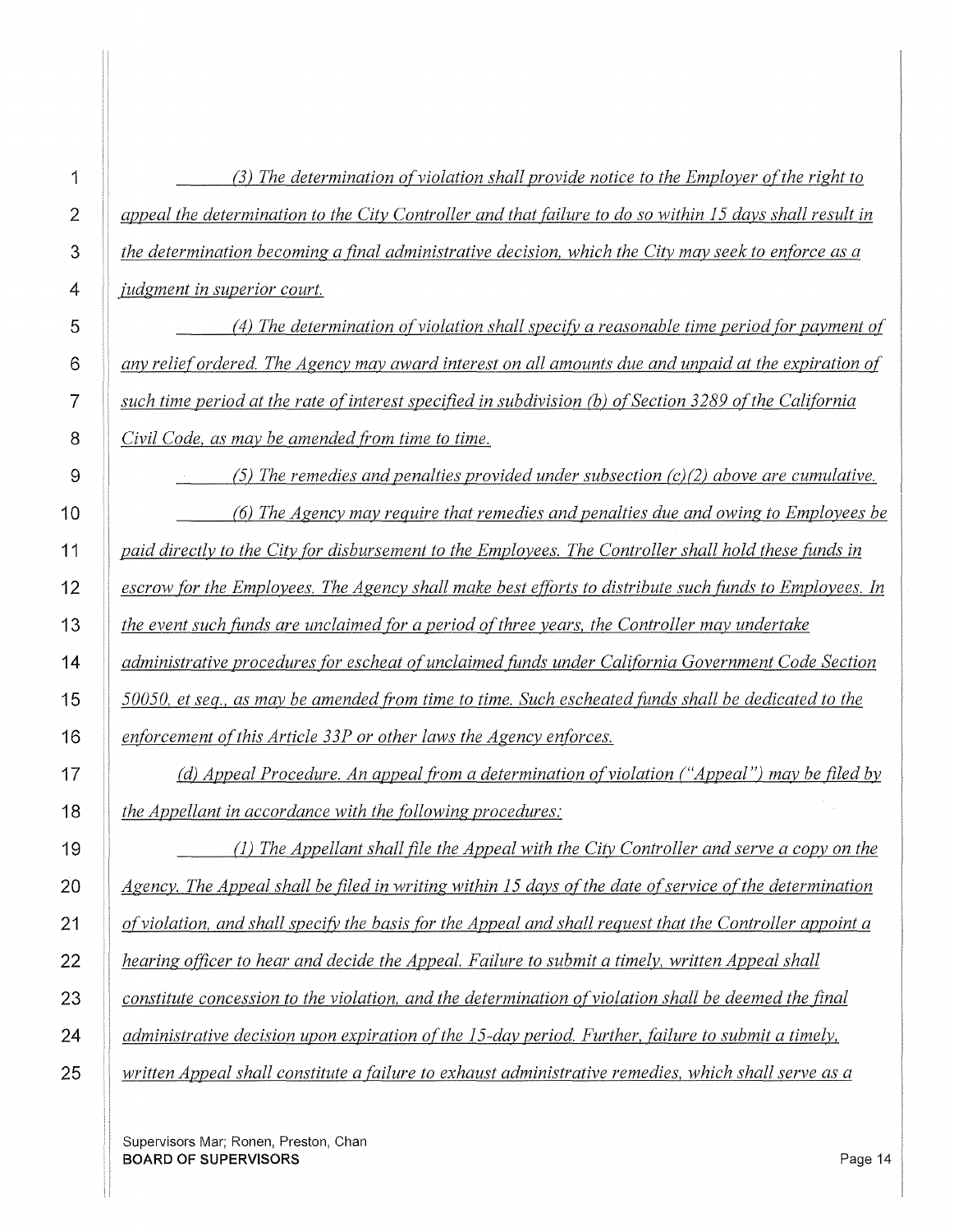*complete defense to any petition or claim brought against the City regarding the determination of violation.* 

(2) Following the filing of the Appeal and service of a copy on the Agency, the Agency *shall promptly afford Appellant an opportunity to meet and confer in good faith regarding possible resolution ofthe Determination of Violation.*  (3) *Within 30 days ofreceiving an Appeal, the Controller shall appoint an impartial hearing officer who is not part of the Agency and immediately notify the Agency and Appellant of the appointment. (4) The hearing officer shall promptly set a date for a hearing. The hearing must commence within 45 days ofthe date ofthe Controller's notice of appointment of the hearing officer, and conclude within* 7 *5 days of such notice, provided, however, that the hearing officer may extend these time limits upon a determination of good cause. (5) The hearing officer shall conduct a fair and impartial evidentiary hearing. The*  Agency shall have the burden of proof in such hearing. *(6) Within 30 days of the conclusion of the hearing, the hearing officer shall issue a written decision affirming, modifj;ing, or dismissing the determination of violation. The hearing officer's decision shall be the final administrative decision. The decision shall consist of findings, a determination, any relief ordered, a reasonable time period for payment of any relief ordered, and notice to the Employer of the right to appeal by filing a petition for a writ of mandate in San Francisco Superior Court under California Code of Civil Procedure, Section 1094. 5, et seq., as may be amended from time to time, and that failure to file a timely appeal shall result in the final administrative decision becoming enforceable as a judgment by the superior court.* 

*(7) Appellant may appeal the final administrative decision only by filing in San Francisco Superior Court a petition for a writ of mandate under California Code of Civil Procedure, Section 1094.5, et seq., as applicable, and as may be amended from time to time.*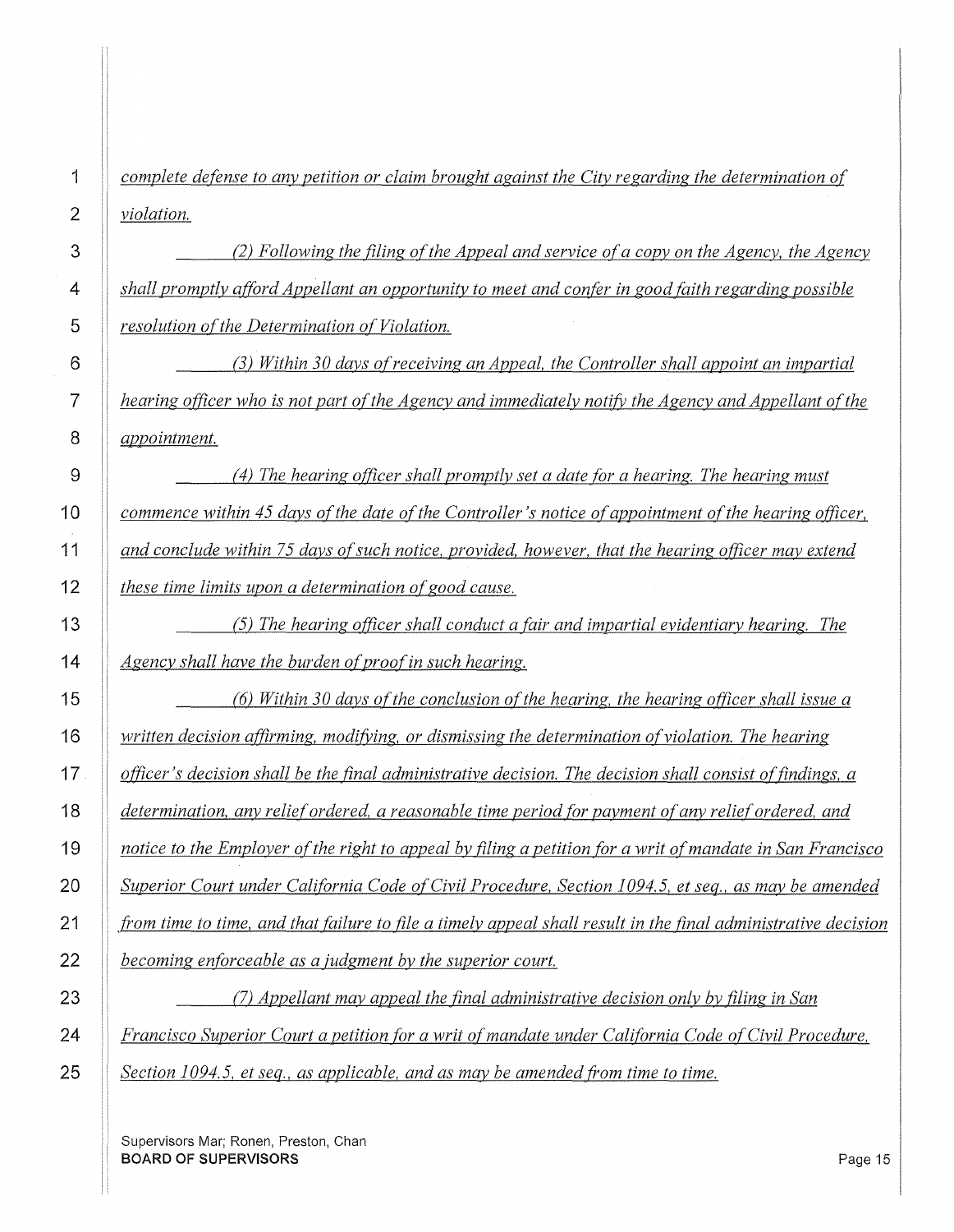# *(e) Where an Employer fails to comply with a final administrative decision within the time period required therein, the Agency may take any appropriate enforcement action to secure compliance, including referring the action to the City Attorney to seek to enforce the final administrative decision as a ;udgment in superior court, and/or except where prohibited bv State or Federal law, requesting that City agencies or departments revoke or suspend any registration*

*certificates, permits, or licenses held or requested by the Employer until such time as the violation is remedied.* 

### *SEC. 3300P.9. CIVIL ENFORCEMENT.*

*The City Attorney or any person aggrieved by a violation of this Article 33P may bring a civil action in a court of competent jurisdiction against an Employer for violating anv requirement of this Article 33P and, upon prevailing, shall be entitled to such legal or equitable relief as may be appropriate to remedy the violation including, without limitation, all forms ofreliefavailable under*  Section 3300P.8(c), plus interest on all amounts due and unpaid at the rate of interest specified in subdivision (b) of Section 3289 of the California Civil Code. The court shall award reasonable *attorneys' fees and costs to the prevailing party.* 

### *SEC. 3300P.10. WAIVER THROUGH COLLECTIVE BARGAINING.*

All or any portion of the requirements of this Article 33P shall not apply to Employees covered *by a bona fide collective bargaining agreement to the extent that such requirements are expressly waived in the collective bargaining agreement in clear and unambiguous terms.* 

# *SEC. 3300P.11. PREEMPTION.*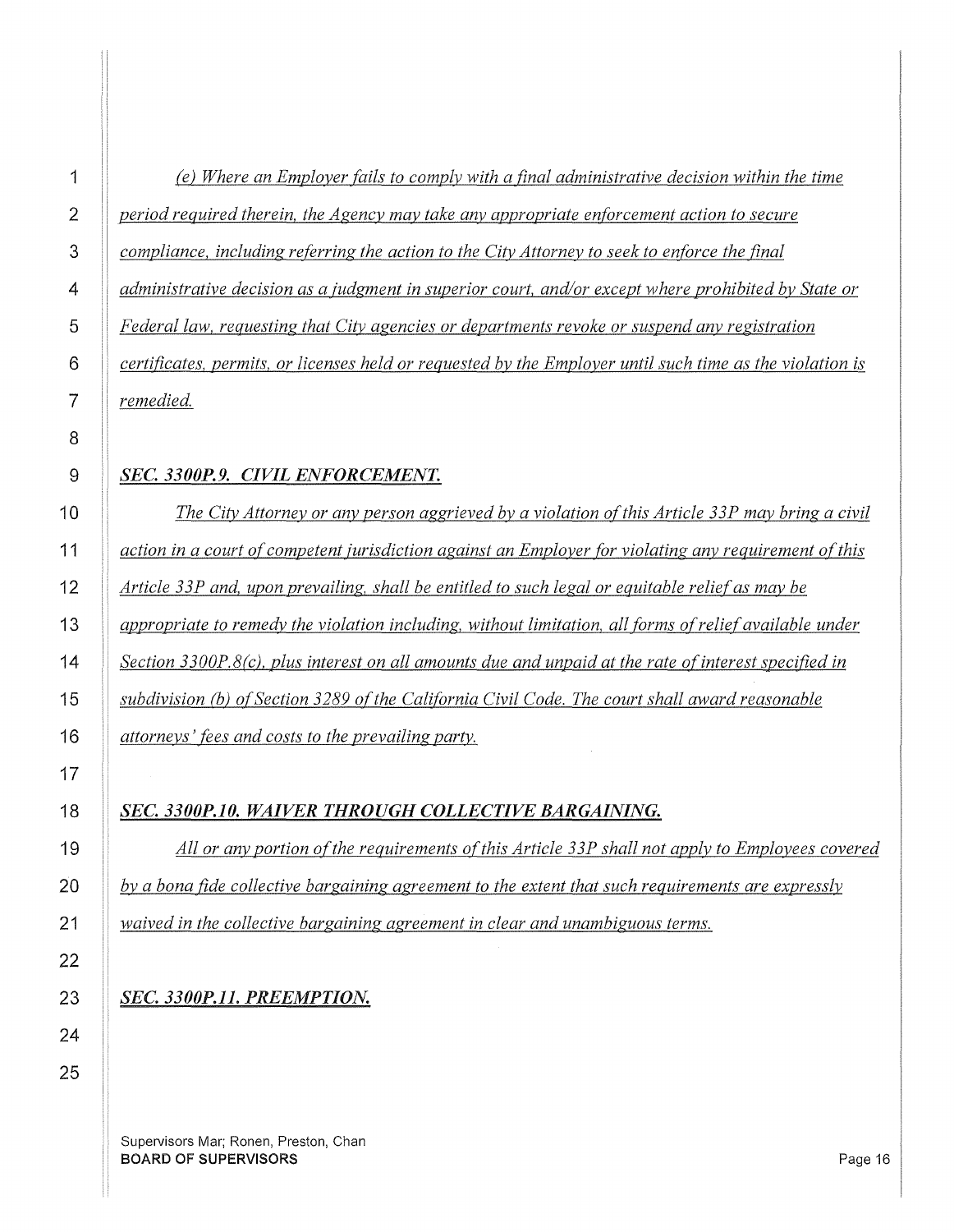*Nothing in this Article 33P shall be interpreted or applied so as to create any power, right, or duty in conflict with federal or state law. The term "conflict," as used in this Section 3300P. l l, means a conflict that is preemptive under federal or state law.* 

# *SEC. 3300P.12. CITY UNDERTAKING LIMITED TO PROMOTION OF THE GENERAL WELFARE.*

*In undertaking the adoption and enforcement of this Article 33P, the City is undertaking only to promote the general welfare. The City is not assuming, nor is it imposing on its o(ficers and employees, an obligation for breach of which it is liable in money damages to any person who claims that such breach proximately caused injury. This Article does not create a legally enforceable right by any member of the public against the City.* 

### *SEC. 3300P.13. SEVERABILITY.*

*If any section, subsection, sentence, clause, phrase, or word of this Article 33P, or any application thereof to any person or circumstance, is held to be invalid or unconstitutional by a decision of a court of competent jurisdiction, such decision shall not affect the validity of the remaining portions or applications of this Article. The voters hereby declare that they would have passed this Article and every section, subsection, sentence, clause, phrase, and word not declared invalid and unconstitutional without regard to whether any other portion ofthis Article or application thereof would be subsequently declared invalid or unconstitutional.* 

### *SEC. 3300P.14. AMENDMENT BY THE BOARD OF SUPERVISORS.*

*(a) The Board of Supervisors may by ordinance amend this Article 33P with respect to matters relating to its implementation and enforcement and matters relating to Employer requirements for verification or documentation of an Employee's use of Public Health Emergency Leave.*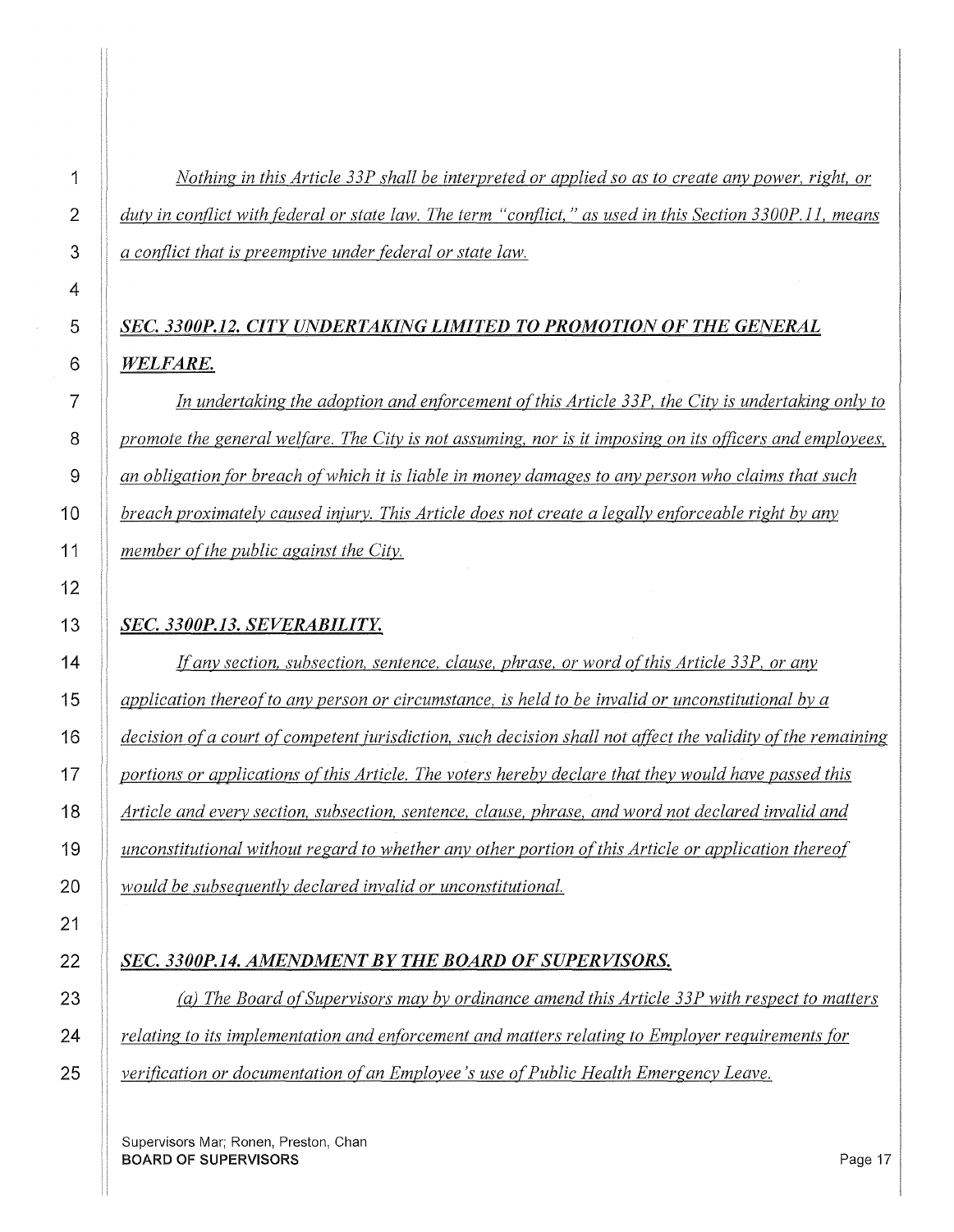| 1              | (b) The Board of Supervisors may by ordinance amend this Article 33P's substantive                     |
|----------------|--------------------------------------------------------------------------------------------------------|
| $\overline{2}$ | <i>requirements or scope of coverage as follows:</i>                                                   |
| 3              | (1) as to Air Quality Emergencies, without limitation, and                                             |
| 4              | (2) as to other provisions of this Article, only for the purpose of adopting greater or                |
| 5              | additional substantive requirements or broader coverage.                                               |
| 6              | (c) In the event any provision in this Article 33P is held legally invalid, the Board of               |
| $\overline{7}$ | Supervisors retains the power to adopt an ordinance concerning the subject matter that was covered in  |
| 8              | <i>the invalid provision.</i>                                                                          |
| 9              | (d) Nothing in this Article 33P prevents the Board of Supervisors by ordinance from providing          |
| 10             | for greater or different types of paid or unpaid leave, or extending other protections to employees or |
| 11             | other workers.                                                                                         |
| 12             |                                                                                                        |
| 13             | Section 2. Effective Date and Operative Date.                                                          |
| 14             | (a) The effective date of this ordinance shall be 10 days after the date the official vote             |
| 15             | count is declared by the Board of Supervisors.                                                         |
| 16             | (b) As stated in Police Code Section 3300P.2, this ordinance shall become operative                    |
| 17             | on October 1, 2022.                                                                                    |
| 18             |                                                                                                        |
| 19             |                                                                                                        |
| 20             | APPROVED AS TO FORM:                                                                                   |
| 21             | DAVID CHIU, City Attorney                                                                              |
| 22             | By:<br><u>/s/</u><br>LISA POWELL                                                                       |
| 23             | Deputy City Attorney                                                                                   |
| 24             |                                                                                                        |
| 25             | n:\legana\as2021\2200278\01582701.docx                                                                 |
|                |                                                                                                        |
|                | Supervisors Mar; Ronen, Preston, Chan<br><b>BOARD OF SUPERVISORS</b><br>Page 18                        |
|                |                                                                                                        |